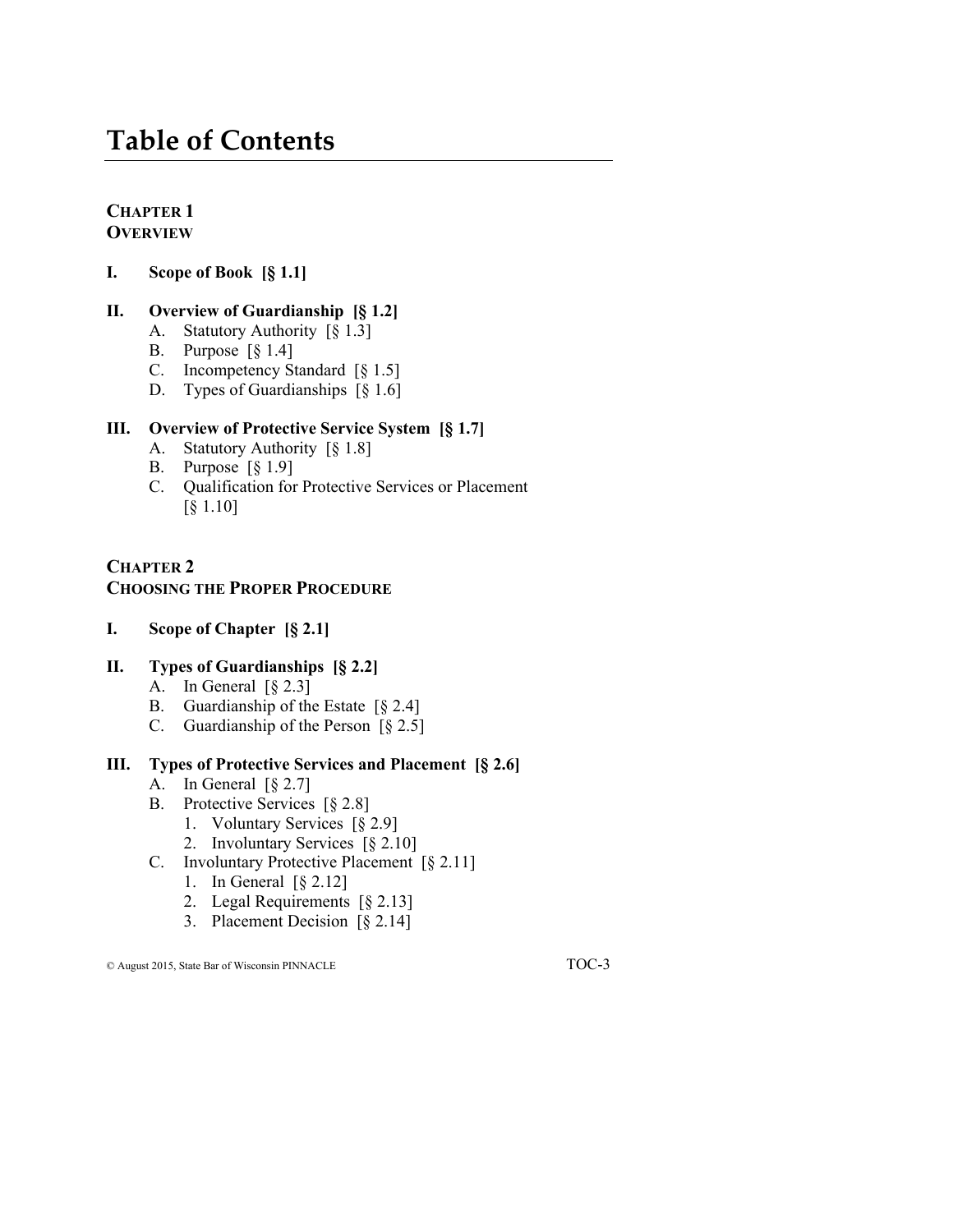- 4. Mental Health Treatment [§ 2.15]
- 5. Placement Considerations and Least Restrictive Setting [§ 2.16]

### **IV. Choice of Procedure [§ 2.17]**

- A. Guardianship [§ 2.18]
- B. Protective Services or Placement [§ 2.19]
- C. Concurrent Guardianship and Protective Services or Placement [§ 2.20]

### **CHAPTER 3 CHOOSING A GUARDIAN**

**I. Scope of Chapter [§ 3.1]**

### **II. Selecting the Guardian [§ 3.2]**

- A. Anticipatory Nomination [§ 3.3]
- B. Court Selection [§ 3.4]

# **III. Potential for Abuse [§ 3.5]**

- A. In General  $\lceil \S 3.6 \rceil$
- B. Wisconsin's Reporting System [§ 3.7]
- C. Indicators of Abuse [§ 3.8]

# **IV. Individual vs. Corporate Guardian [§ 3.9]**

- A. In General [§ 3.10]
- B. Individual Guardian [§ 3.11]
- C. Corporate Guardian [§ 3.12]
	- 1. Bank [§ 3.13]
	- 2. Other Entities [§ 3.14]

### **CHAPTER 4 ROLE OF THE PETITIONER'S ATTORNEY**

- **I. Scope of Chapter [§ 4.1]**
- **II. Ethical Issues in Representing the Petitioner [§ 4.2]**

TOC-4 © August 2015, State Bar of Wisconsin PINNACLE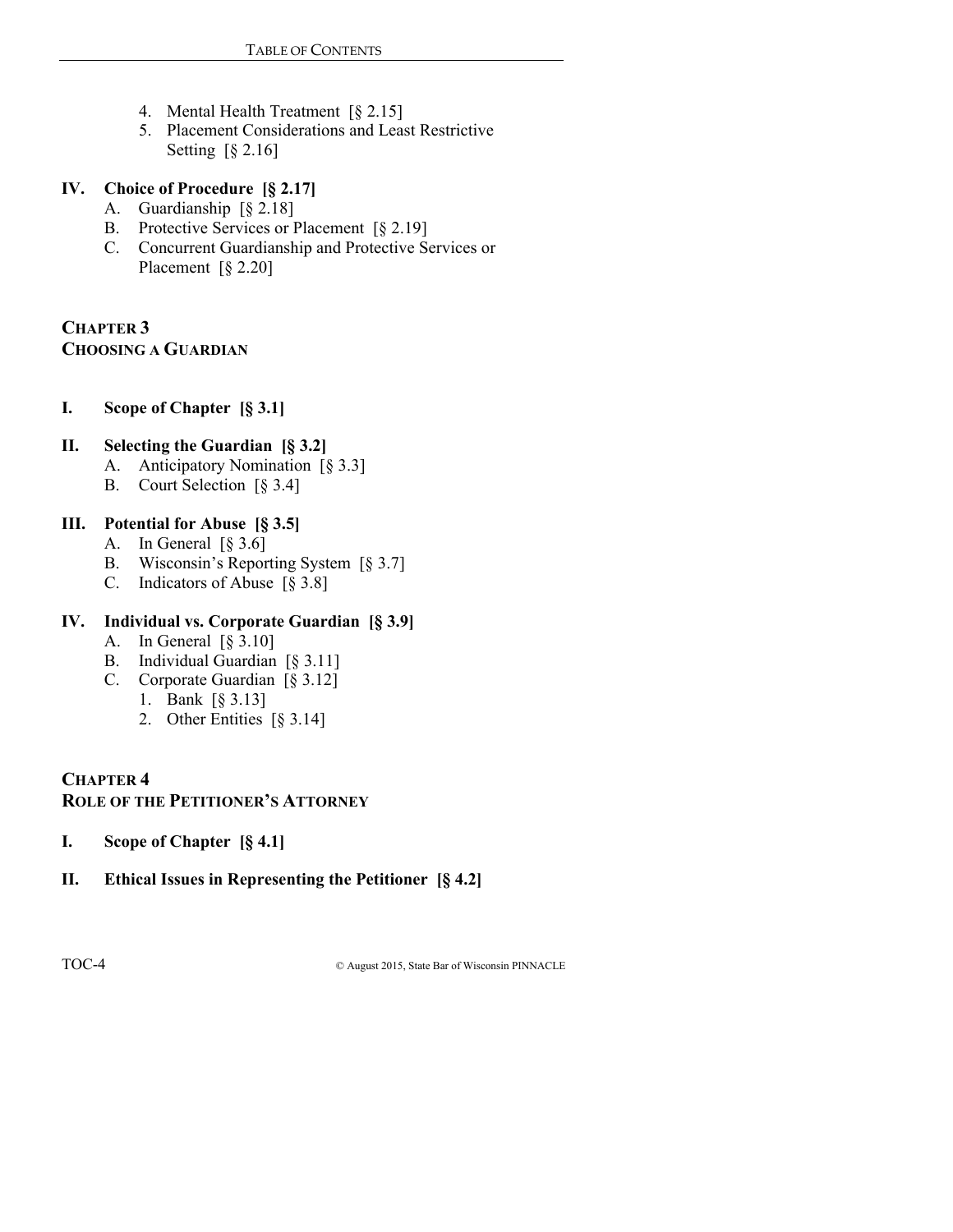#### **III. Initial Documents [§ 4.3]**

- A. In General [§ 4.4]
- B. Petition  $\lceil \S 4.5 \rceil$ 
	- 1. Who May File [§ 4.6]
		- 2. Contents  $\lceil \S 4.7 \rceil$
		- 3. Where Filed [§ 4.8]
- C. Order Appointing Guardian ad Litem [§ 4.9]
- D. Order and Notice for Hearing [§ 4.10]
- E. Order for Comprehensive Evaluation [§ 4.11]
- F. Order Appointing Physician or Psychologist [§ 4.12]
- G. Certificate of Service [§ 4.13]

### **IV. Case Preparation [§ 4.14]**

- A. Execution of Documents [§ 4.15]
- B. Filing the Action [§ 4.16]
- C. Service [§ 4.17]
	- 1. On the Proposed Ward [§ 4.18]
	- 2. On Interested Persons [§ 4.19]
- D. Report of Physician or Psychologist [§ 4.20]
- E. Comprehensive Evaluation [§ 4.21]
- F. Report of Guardian ad Litem [§ 4.22]

### **V. Hearing [§ 4.23]**

- A. In General [§ 4.24]
- B. Uncontested Hearing [§ 4.25]
	- 1. Proposed Ward's Attendance [§ 4.26]
	- 2. Bond [§ 4.27]
	- 3. Witnesses [§ 4.28]
	- 4. Determination and Order [§ 4.29]
	- 5. Letters of Guardianship [§ 4.30]
	- 6. Statement of Acts and Consent to Serve [§ 4.31]
	- 7. Hearing Procedure [§ 4.32]
- C. Contested Hearing [§ 4.33]
	- 1. General Procedures [§ 4.34]
	- 2. Objections from Interested Persons [§ 4.35]
	- 3. Preparation for Hearing [§ 4.36]

# **VI. Checklist [§ 4.37]**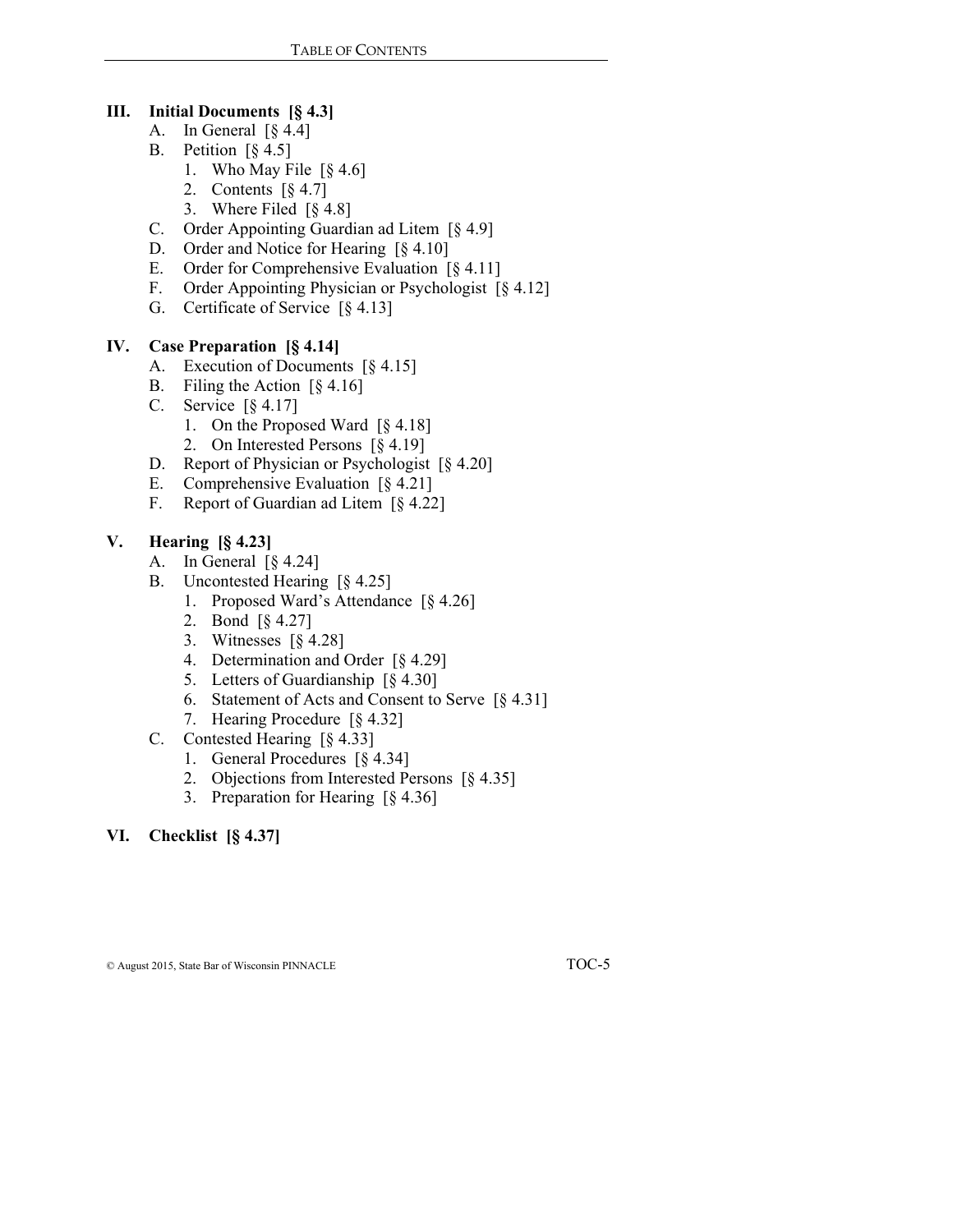# **CHAPTER 5 ROLE OF THE GUARDIAN AD LITEM AND ADVOCACY COUNSEL**

# **I. Scope of Chapter [§ 5.1]**

# **II. Role of Guardian ad Litem [§ 5.2]**

- A. In General [§ 5.3]
- B. Initial Considerations [§ 5.4]
- C. Interviewing Proposed Ward and Current, Proposed, and Potential Guardians [§ 5.5]
	- 1. Proposed Ward [§ 5.6]
	- 2. Proposed Guardian [§ 5.7]
	- 3. Current Guardian [§ 5.8]
- D. Assessing Powers of Attorney and Agents [§ 5.9]
- E. Reviewing Records [§ 5.10]
- F. Making Requests to Court [§ 5.11]
	- 1. Independent Medical or Psychological Evaluation [§ 5.12]
	- 2. Appointment of Advocacy Counsel [§ 5.13]
- G. Anticipating Transportation and Attendance Issues [§ 5.14]
- H. Considering the Type and Extent of Guardianship [§ 5.15]
	- 1. Type of Guardianship [§ 5.16]
	- 2. Need for Guardianship and Protective Placement [§ 5.17]
- I. Report to Court [§ 5.18]
- J. Representing Proposed Ward at Hearing [§ 5.19]
	- 1. In General [§ 5.20]
	- 2. Uncontested Hearing [§ 5.21]
		- a. Preparation [§ 5.22]
		- b. Participation in Hearing [§ 5.23]
	- 3. Contested Hearing [§ 5.24]
		- a. Preparation [§ 5.25]
			- b. Participation [§ 5.26]
- K. Checklist  $\lceil \S 5.27 \rceil$

# **III. Role of Advocacy Counsel [§ 5.28]**

**IV. Appeals [§ 5.29]**

TOC-6 © August 2015, State Bar of Wisconsin PINNACLE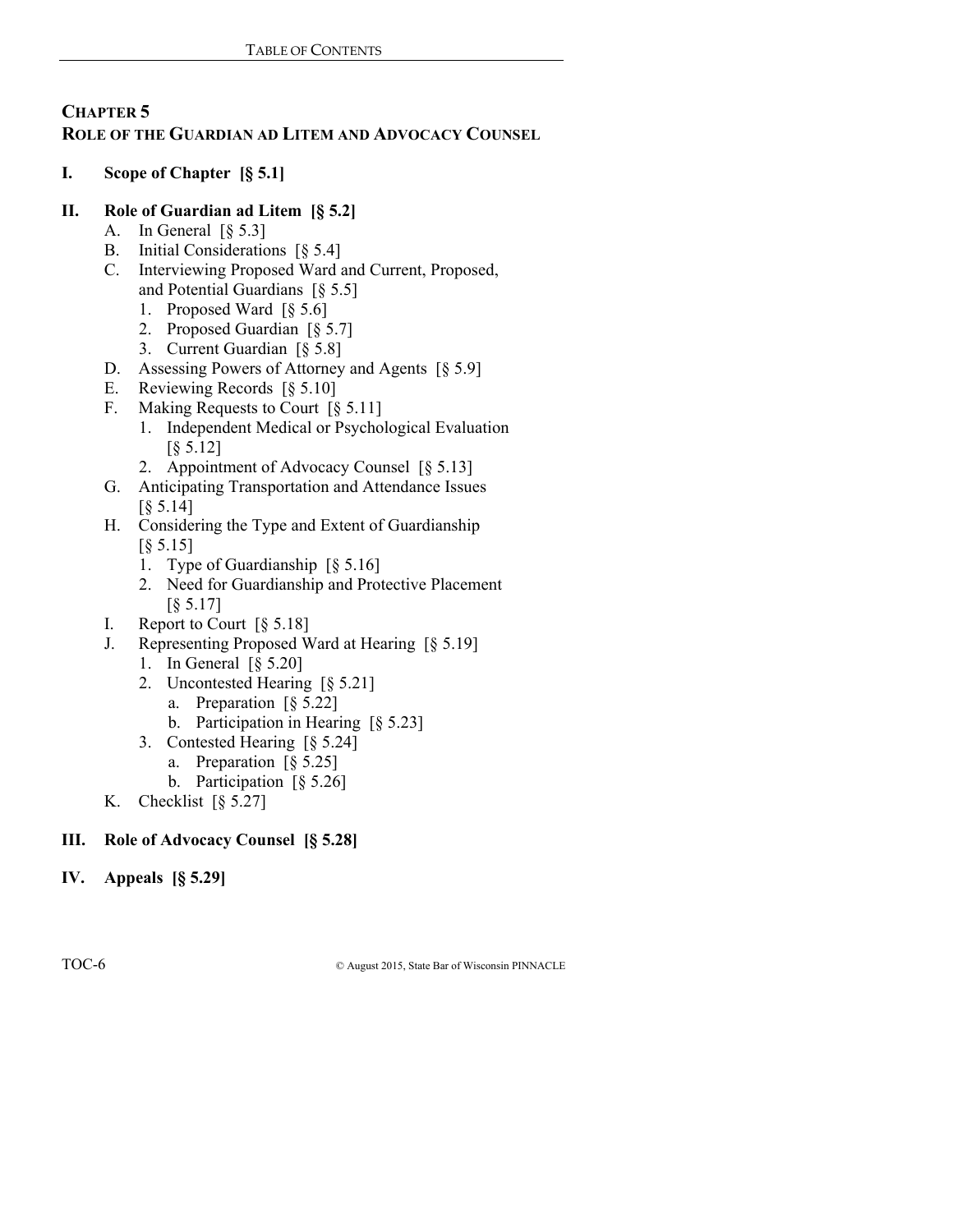# **CHAPTER 6 ROLE OF THE GUARDIAN**

#### **I. Scope of Chapter [§ 6.1]**

### **II. Guardian of the Person [§ 6.2]**

- A. Statutory Authority [§ 6.3]
- B. Duties and Powers [§ 6.4]
	- 1. In General  $\lceil \S 6.5 \rceil$
	- 2. Consent to Medical Treatment [§ 6.6]
- C. Other Responsibilities [§ 6.7]
	- 1. Secure Care and Services [§ 6.8]
	- 2. Act in Good Faith [§ 6.9]
	- 3. Submit Annual Report [§ 6.10]

### **III. Guardian of the Estate [§ 6.11]**

- A. Statutory Authority [§ 6.12]
- B. Duties and Powers [§ 6.13]
	- 1. In General [§ 6.14]
	- 2. Estate of Married Ward [§ 6.15]
- C. Other Responsibilities [§ 6.16]

### **CHAPTER 7 SAFEGUARDS UNDER THE PROTECTIVE SYSTEM**

**I. Scope of Chapter [§ 7.1]**

# **II. Restrictions on Transfer of Protective Placement [§ 7.2]**

- A. In General [§ 7.3]
- B. Transfer to a Different Placement [§ 7.4]
- C. Modification of Protective Placement [§ 7.5]
- D. Transfer to Psychiatric Facility [§ 7.6]

### **III. Annual Review of Protective Placement [§ 7.7]**

- A. In General [§ 7.8]
- B. Agency Review [§ 7.9]
- C. Court Review [§ 7.10]
	- 1. In General [§ 7.11]
	- 2. Guardian ad Litem's Initial Duties [§ 7.12]
	- 3. Guardian ad Litem's Report to Court [§ 7.13]
	- 4. Hearing [§ 7.14]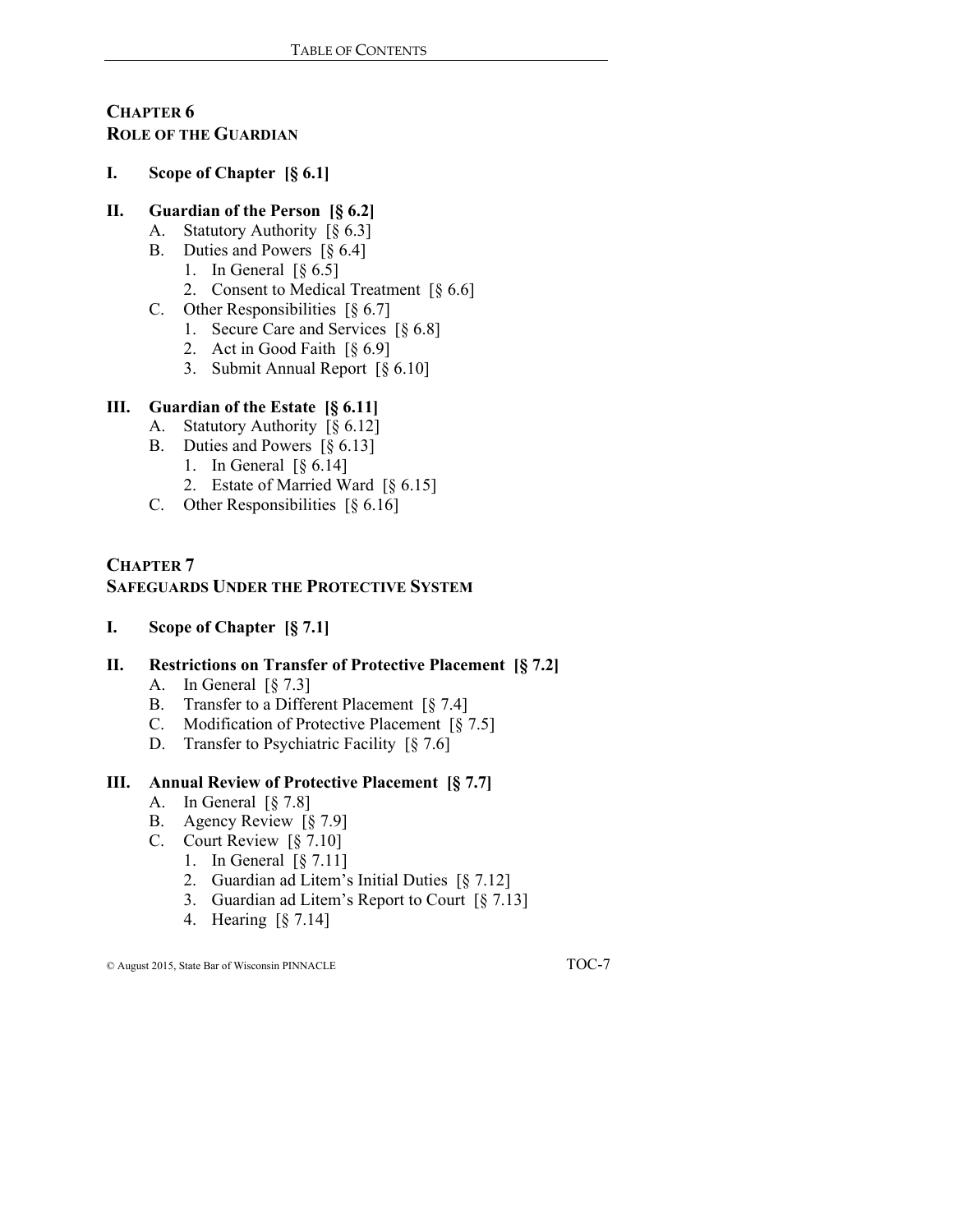# **CHAPTER 8 TERMINATION OR MODIFICATION OF A GUARDIANSHIP OR PROTECTIVE PLACEMENT**

# **I. Scope of Chapter [§ 8.1]**

- **II. Termination of Guardianship or Protective Placement [§ 8.2]**
	- A. Guardianship [§ 8.3]
	- B. Protective Placement [§ 8.4]
- **III. Modification of Guardianship or Protective Placement [§ 8.5]**
	- A. Change of Venue [§ 8.6]
	- B. Change of Guardian [§ 8.7]

### **CHAPTER 9 EMERGENCY PROCEDURES**

**I. Scope of Chapter [§ 9.1]**

### **II. Temporary Guardianship [§ 9.2]**

- A. In General [§ 9.3]
- B. Procedure [§ 9.4]
	- 1. Initial Documents [§ 9.5]
	- 2. Service [§ 9.6]
	- 3. Guardian ad Litem Appointment and Responsibilities [§ 9.7]
	- 4. Hearing [§ 9.8]
- C. Limitations [§ 9.9]
	- 1. In General [§ 9.10]
	- 2. Nursing Home Placement [§ 9.11]
	- 3. Duration [§ 9.12]

### **III. Emergency and Temporary Protective Placement or Emergency Protective Services [§ 9.13]**

- A. Emergency Protective Services [§ 9.14]
- B. Respite Placement [§ 9.15]
- C. Emergency Placement Following Hospitalization [§ 9.16]

TOC-8 © August 2015, State Bar of Wisconsin PINNACLE